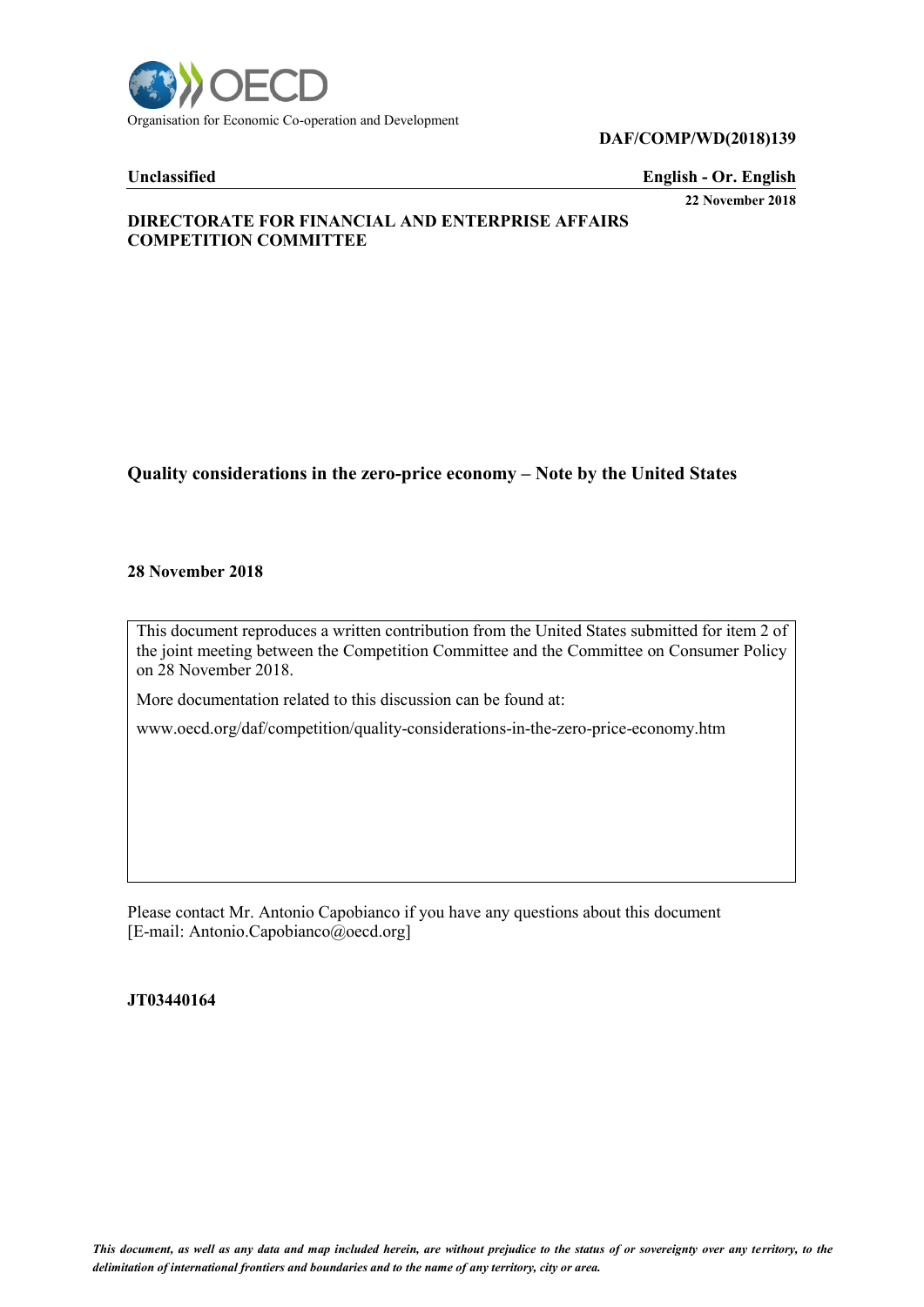# *United States*

# **1. Zero-Price Products and Services**

1. Zero-price products and services—that is, products and services supplied to a consumer or user without a price being charged to that consumer or user for the product or service—are increasingly significant.<sup>1</sup> Zero pricing is particularly common in the context of economic activity on or across multi-sided platforms, where zero (or negative) pricing is often observed on the side or sides exhibiting higher levels of demand elasticity.<sup>2</sup> But zero pricing also can be observed in other contexts, including, for example: the supply of complementary products and services; the so-called "freemium" model, in which a supplier offers a free version as well as a higher quality paid-for version; short-term strategies (*e.g.*, promotions); or strategies driven by motives other than profit.<sup>3</sup>

2. Nevertheless, it may be a mistake to think of a separate or distinct "zero price economy" – zero-price products and services may meet similar or identical needs to paidfor products and services, and under appropriate conditions, zero-price products and services may compete to at least some extent against paid-for products and services.

3. As this submission discusses below, U.S. antitrust and consumer protection laws apply in full to zero-price products and services, and to the markets in which such products and services are supplied.<sup>4</sup> The U.S. Department of Justice and the Federal Trade Commission (the "Agencies") scrutinize all markets, including those in which zero-price products and services are supplied, for evidence of unlawful anticompetitive activity, including merger control as well as conduct investigations, and also look for evidence of deceptive or unfair acts or practices in consumer protection investigations. U.S. courts also apply the antitrust and consumer protection laws in full to markets in which some or all products or services are supplied at a zero (or even negative) price.

<sup>&</sup>lt;sup>1</sup> There is a burgeoning literature on free products and services and their implications for antitrust and consumer protection. *See generally*, *e.g.*, Michal S. Gal & Daniel L. Rubinfeld, *The Hidden Costs of Free Goods: Implications for Antitrust Enforcement*, 80 Antitrust L.J. 521 (2016); John M. Newman, *Antitrust in Zero-Price Markets: Applications*, 94 Wash. U. L. Rev. 49 (2016); John M. Newman, *Antitrust in Zero-Price Markets: Foundations*, 164 U. Pa. L. Rev. 149 (2015); Chris Jay Hoofnagle & Jay Whittington, *Free: Accounting for the Costs of the Internet's Most Popular Price*, 61 U.C.L.A. L. Rev. 606 (2014); David S. Evans, *The Antitrust Economics of Free*, 7 Competition Pol'y Int'l 71 (2011).

<sup>2</sup> *See generally*, Jean-Charles Rochet & Jean Tirole, *Platform Competition in Two-Sided Markets*, 1 J. Eur. Econ. Assoc. 990 (2003); David S. Evans and Richard Schmalensee, *Markets with Two-Sided Platforms*, Issues in Competition Law and Policy (ABA Section of Antitrust Law) (2008), *available at* https://papers.ssrn.com/sol3/papers.cfm?abstract\_id=1094820; Lapo Filistrucchi et al., *Market Definition in Two-Sided Markets: Theory and Practice*, 10 J. Competition Law and Econ. 293 (2014). *See also* OECD, *Rethinking Antitrust Tools for Multi-Sided Platforms* (OECD 2018).

<sup>3</sup> *See* Gal & Rubinfeld, *supra* n.1 at 523.

<sup>&</sup>lt;sup>4</sup> For example, consumers do not directly pay for advertising, yet it has long been clear that advertising is subject to consumer protection laws in the U.S. under the FTC Act. *See* https://www.ftc.gov/news-events/media-resources/truth-advertising*.*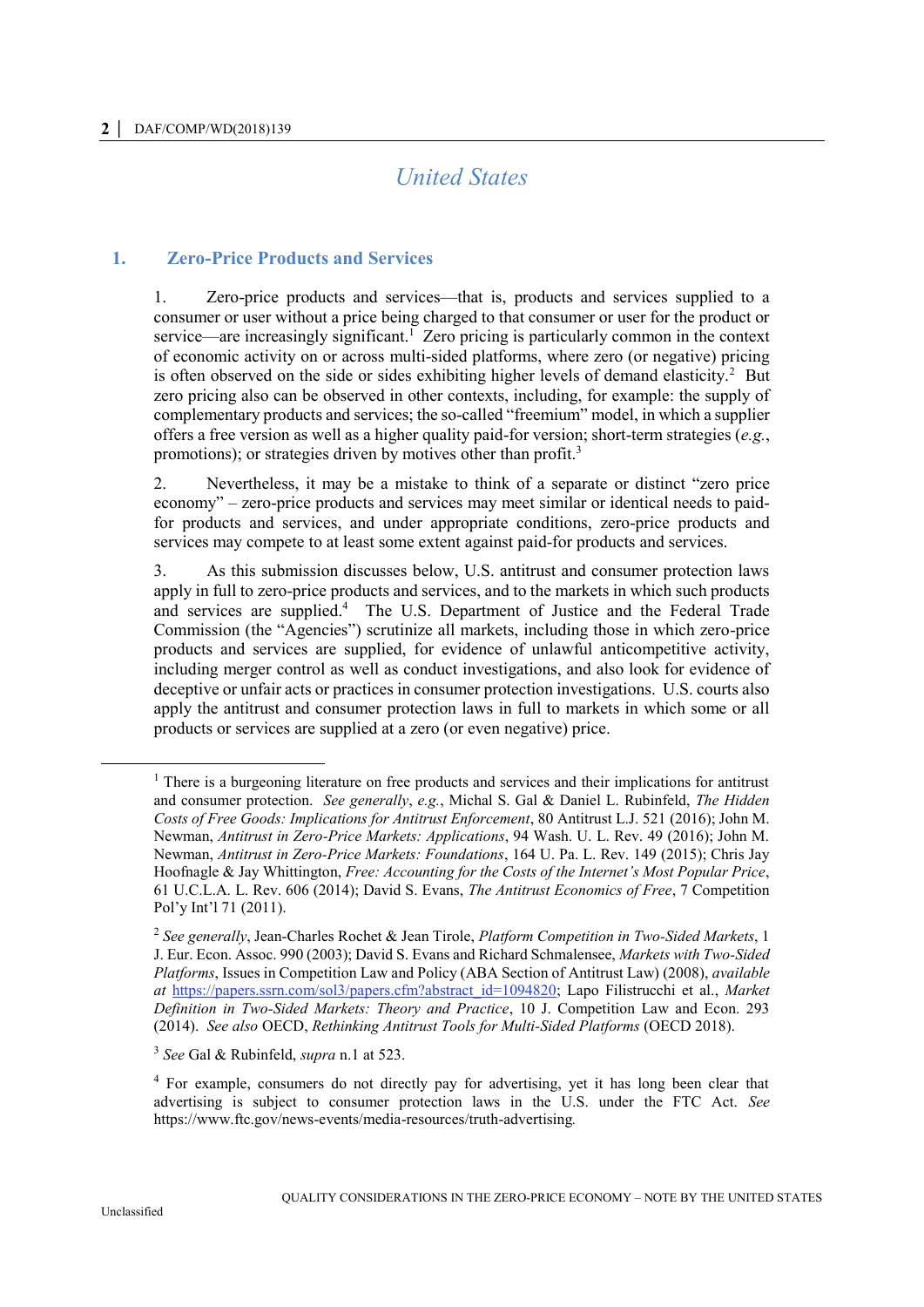### **2. The Role of Quality**

4. In general, quality is an important dimension of output in traditional antitrust analysis.<sup>5</sup> The Agencies have provided their views on the role and measurement of quality at some length in a previous submission to the OECD. 6 For example, quality improvements may constitute procompetitive benefits, while quality reductions may constitute anticompetitive effects, of particular forms of conduct or of a particular transaction.<sup>7</sup> Effects on quality should generally be analyzed along with other effects, including, for example, effects on price and output more generally.<sup>8</sup>

5. The foregoing is at least as true for zero-price products and services as it is for paidfor products and services. Under appropriate circumstances, quality may be particularly significant for competition when products and services are supplied at zero price. This is because when competing products or services in an antitrust market are not differentiated with respect to price (for example, because they are uniformly supplied at a zero price), other forms of differentiation—such as differentiation with respect to quality—may acquire particular significance in decisions made by consumers or intermediate purchasers. Among other things, this means that antitrust doctrine and enforcement should be sensitive to the risk that, in markets in which products and services are sometimes or typically supplied at zero price, competitive effects—whether positive or negative—may manifest, partly or entirely, in the form of effects on quality.

6. "Quality" itself is a complex concept that should be defined broadly and inclusively by antitrust courts and agencies. It is probably neither possible nor desirable to arrive at a detailed taxonomy or closed list of cognizable forms of quality suitable for all products, services, and markets. As the United States has previously indicated, "[a] common economic definition of a quality attribute is one where all consumers would agree that the product or service would be improved with higher levels of the attribute, all else held equal."<sup>9</sup>

 $\overline{a}$ 

9 *See*, *e.g.*, *Roundtable on the Role and Measurement of Quality in Competition Analysis: Note by the United States*, DAF/COMP/WD(2013)31, ¶ 7.

<sup>5</sup> *See*, *e.g.*, *Nat'l Soc'y of Prof. Eng'rs v. United States*, 435 U.S. 679, 695 (1978).

<sup>6</sup> *Roundtable on the Role and Measurement of Quality in Competition Analysis: Note by the United States*, DAF/COMP/WD(2013)31.

<sup>7</sup> *See id.* at ¶ 3.

<sup>8</sup> *See generally*, *e.g.*, Non-price Effects of Mergers: Note by the United States, DAF/COMP/WD(2018)45, ¶ 1 ("Many products and services, however, have one or more unique attributes that give rise to competition based on price and non-price factors, such as quality, reliability, durability, and method of distribution. Consumers may thus be willing to pay more for their preferred mix of price and non-price attributes, and competition in these non-price attributes can be a significant aspect of market competition."), ¶ 8 ("In some markets, the non-price factors of a product or service can help firms distinguish their offerings and better satisfy consumer preferences. For instance, where firms compete to deliver products to customers, travel time or distance to a distribution center may be a key service factor as well as a basis for differences in cost. In addition, the scale of operations and the ability to provide additional services may give a firm an economic or competitive advantage over rivals.").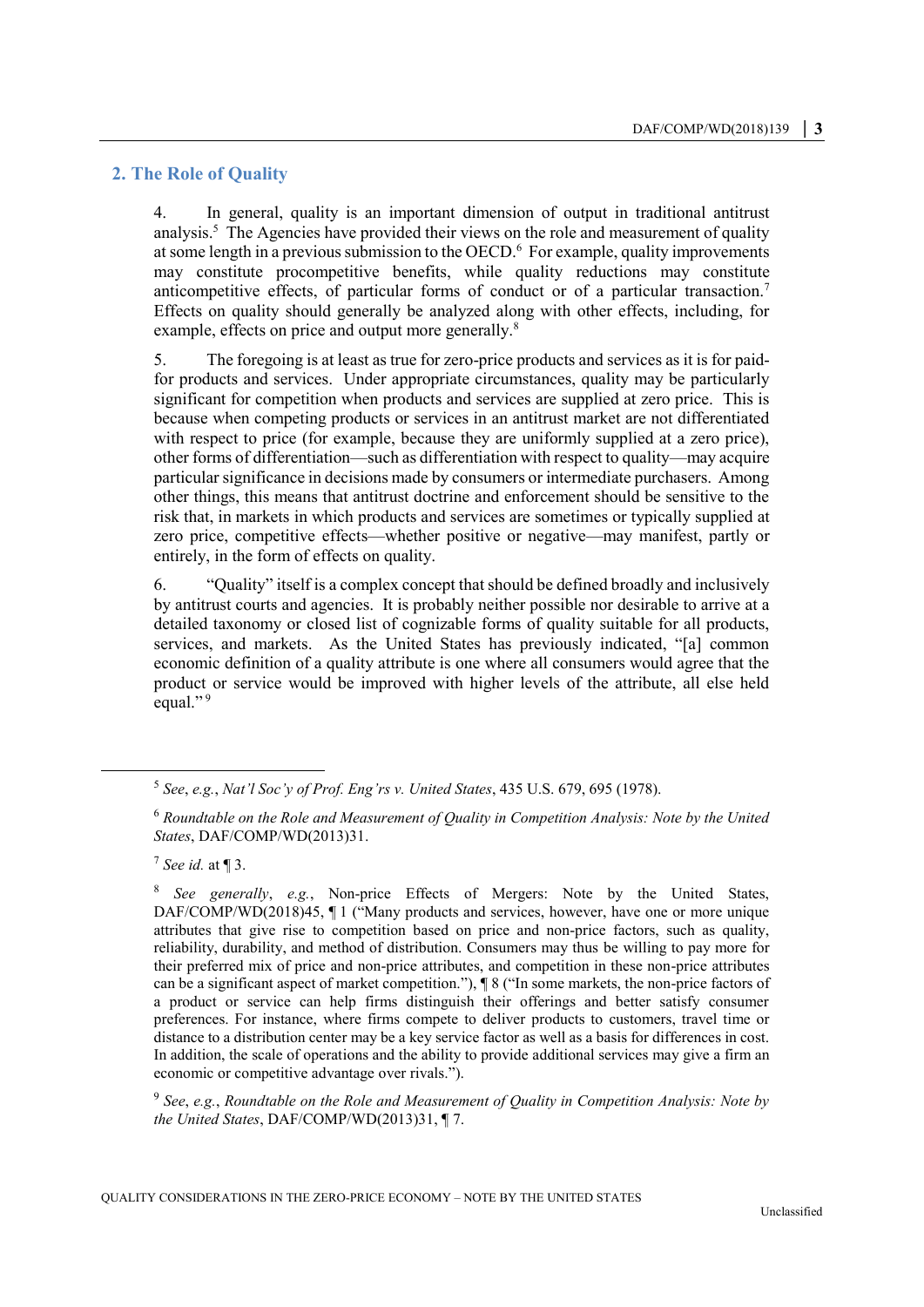7. Because quality is difficult to define and assess, it may be more feasible to assess competitive effects under zero prices by examining output effects. Output effects do not depend on the existence of positive prices.<sup>10</sup>

# **3. Special Considerations in the Antitrust Analysis of Zero-Price Products and Services**

8. In general, the fundamental principles of antitrust doctrine are the same in the context of zero-price and paid-for products and services alike. For example, antitrust or competition law—including prohibitions on anticompetitive agreements, monopolization, and anticompetitive mergers and acquisitions—should be applied in order to protect competition, regardless of whether the specific products or services at issue are partly or entirely sold at a zero price.

9. Thus, for example, anticompetitive agreements, including those among suppliers of zero-price products or services, may constitute an unlawful restraint of trade in violation of Section 1 of the Sherman Act, 15 U.S.C. § 1, under either the *per se* prohibition on nakedly anticompetitive agreements or the "rule of reason" analysis that applies to agreements with arguable procompetitive justifications.<sup>11</sup> Similarly, anticompetitive conduct likely to create, protect, or maintain monopoly power in a relevant market, including one in which a zero-price product or service is supplied, may constitute monopolization in violation of Section 2 of the Sherman Act, 15 U.S.C.  $\S 2<sup>12</sup>$  Likewise, an acquisition of stock, share capital, or assets may substantially lessen competition, or tend to create a monopoly, in violation of Section 7 of the Clayton Act, 15 U.S.C. § 18.<sup>13</sup>

10. Nevertheless, special challenges may arise for antitrust or competition law and policy when products or services are provided at a zero price. For example, it may be hard to measure or estimate market power or competitive effects in such circumstances. One source of complexity in such cases is that the zero-price economic activity is usually closely related to some other activity (or activities) that is (or are) not zero-price, such as the supply of a complementary product or service, or activity on the other side(s) of a multi-sided platform; depending on the circumstances, it may be necessary to analyze the other activity (or activities) as well in order to accurately understand the context and economic effects of the conduct or transaction at issue, as well as the likely consequences of any remedy.

11. For example, when a zero-price product or service is supplied over a multi-sided platform, it may be necessary to consider *all* sides of the platform before reaching any conclusions regarding market definition, anticompetitive effects, or procompetitive efficiencies.<sup>14</sup> Even conduct that involves or results in a price increase on one side of a

<sup>&</sup>lt;sup>10</sup> See generally The Role and Measurement of Quality in Competition Analysis: Note by the United States, DAF/COMP(2013)17, 119.

<sup>11</sup> *See, e.g., Nat'l Soc'y of Prof. Engineers v. United States*, 435 U.S. 679 (1978).

<sup>12</sup> *See, e.g., United States v. Microsoft, Corp.*, 253 F.3d 34, 70-71 (D.C. Cir. 2001).

<sup>13</sup> *See, e.g., United States v. H & R Block, Inc.*, 833 F. Supp.2d 36 (D.D.C. 2011); *United States v. Bazaarvoice, Inc.*, 2014 WL 203966 (N.D. Cal.).

<sup>14</sup> *See generally* Evans and Schmalensee, *The Antitrust Analysis of Multi-Sided Platform Businesses*, Coase-Sandor Inst. For Law and Economics Working Paper No. 623, 2012; "*The 'Sharing' Economy: Issues Facing Platforms, Participants & Regulators*", Fed. Tr. Com'n, 2016.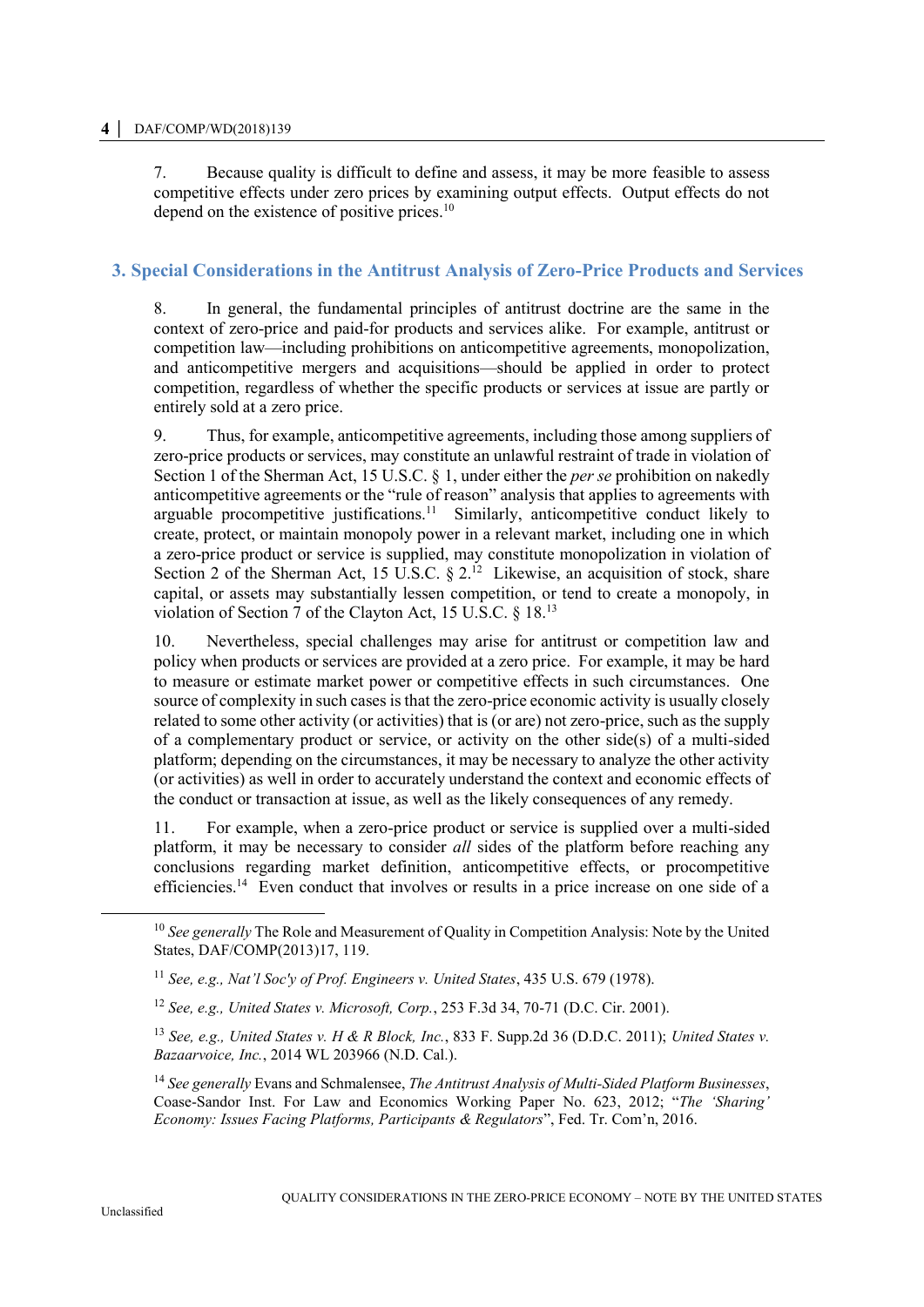multi-sided platform may nevertheless lead to an overall increase in output and an improvement in consumer welfare. The U.S. Supreme Court recently emphasized this point in the *Ohio v. American Express* decision, in the context of credit card networks:

*[T]he fact that two-sided platforms charge one side a price that is below or above cost reflects differences in the two sides' demand elasticity, not market power or anticompetitive pricing. . . . Price increases on one side of the platform likewise do not suggest anticompetitive effects without some evidence that they have increased the overall cost of the platform's services.<sup>15</sup>*

12. In some circumstances, activities on different sides of a multi-sided platform may fall into separate antitrust markets.<sup>16</sup> For instance, the FTC reached that conclusion in its investigation of a transaction between Zillow and Trulia, two leading consumer-facing web portals for home buying that sell advertising space to real estate agents seeking to attract customers buying and selling homes, while providing potential home buyers with free access to data on homes for sale.<sup>17</sup>

### **4. The Relationship Between Antitrust and Consumer Protection**

13. In general, antitrust law, on the one hand, and consumer protection law, on the other, serve goals that are distinct but complementary. Antitrust law promotes consumer welfare through the specific enterprise of protecting competition and the competitive process.<sup>18</sup> Consumer protection law also promotes the interests of consumers, but it typically does so by responding to other forms of conduct (such as fraud and deception) that can injure consumers independently of the effect of that conduct on competition. Sometimes conduct by a company may give rise both to competition and consumer protection concerns, and if it does, the FTC's tools allow it to challenge such conduct under both its competition and consumer protection authority.<sup>19</sup>

<sup>15</sup> *Ohio v. Am. Express Co.*, 138 S. Ct. 2274, 2285–86 (2018) (citations omitted).

<sup>16</sup> *See Roundtable on Two-Sided Markets: Note by the United States,* DAF/COMP(2009)20, 149.

<sup>&</sup>lt;sup>17</sup> Statement of Commissioner Ohlhausen, Commissioner Wright, and Commissioner McSweeny Concerning Zillow, Inc./Trulia, Inc., FTC File No. 141-0214 (Feb. 19, 2015), https://www.ftc.gov/system/files/documents/public\_statements/625671/150219zillowmko-jdwtmstmt.pdf.

<sup>18</sup> *See Brunswick Corp. v. Pueblo Bowl-O-Mat, Inc*., 429 U.S. 477, 488 (1977); *N. Pac. Ry. Co. v. United States*, 356 U.S. 1, 4 (1958); *see also Reiter v. Sonotone Corp.,* 422 U.S. 330 (1979); *City of Lafayette v. La. Power & Light Co.*, 435 U.S. 389 (1978); *see also generally*, *e.g.*, OECD, Contribution from the United States, *Does Competition Create or Kill Jobs*, https://www.ftc.gov/system/files/attachments/us-submissions-oecd-other-internationalcompetition-fora/1510jobscompetition.pdf, 5 (explaining that "non-competition factors do not play a role in the analysis conducted by U.S. antitrust agencies").

<sup>19</sup> *See e.g., In re Intel Corp*., Dkt. No. 9341 at 5 (FTC Complaint alleging that "Intel's failure to fully disclose the changes it made to its compilers and libraries…violated both competition and consumer protection provisions of Section 5 of the FTC Act.") (analysis to aid public comment), *available at* https://www.ftc.gov/sites/default/files/documents/cases/2010/08/100804intelanal\_0.pdf; *Rambus Inc. v. Fed. Trade Comm'n,* 522 F.3d 456, 464 (D.C. Cir. 2008); *see also Microsoft, supra* n.13 at 76-77 (Microsoft's deception with respect to java applications found exclusionary).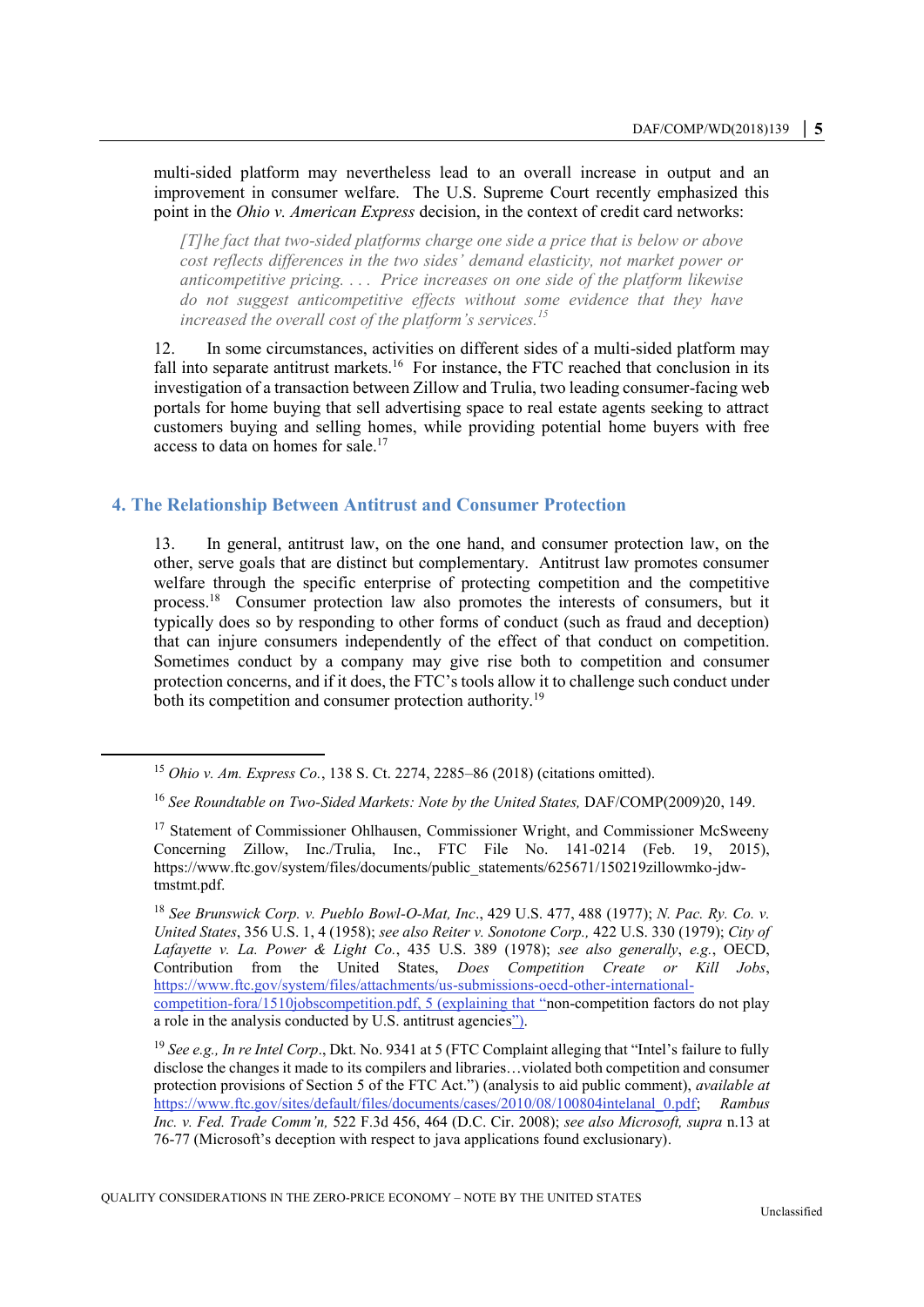14. The Agencies believe that the interests of consumers are best served, and that a vigorous, innovative, and competitive economy is best maintained, when the distinction between antitrust law and consumer protection law is maintained. U.S. antitrust law respects this distinction by prohibiting only conduct that has, or is likely to have, significant anticompetitive effects, either in a particular case or in the aggregate. Even the categorical *per se* rule under Section 1 of the Sherman Act against certain kinds of conduct (*e.g.*, pricefixing) is grounded in the proposition that such conduct is virtually always likely to have anticompetitive consequences, making a case-by-case evaluation of competitive effects unnecessary.

15. This approach to antitrust enforcement does not reflect or imply the view that economic competition is the only social goal worth protecting. Rather, it reflects an appreciation that antitrust enforcement (including, in the United States, the threat of private treble-damages litigation that may be brought on a class-wide basis) represents an extraordinarily powerful tool that must be applied with great care, and with as much transparency and predictability as possible, lest its social costs exceed its social benefits. In particular, vague, ambiguous, or politically pliable standards of antitrust legality would deter, and perhaps punish, a great deal of activity that benefits consumers, including by promoting lower prices and higher quality for everyday goods and services throughout the economy.

16. This distinction is as important in the context of zero-price products and services as it is in the context of paid-for products and services. As noted above, conduct may have, or be likely to have, anticompetitive effects in such markets; under such circumstances, antitrust enforcement action may be appropriate. Conversely, conduct relating to zeroprice products and services may raise consumer protection concerns – for example, fraudulent or deceptive conduct in the provision of zero-price products and services may significantly injure consumers without significantly restricting competition, and under such circumstances, the consumer protection laws may be implicated. $20$ 

17. Similarly, certain forms of conduct regarding the maintenance of consumers' personal or other data may also implicate consumer protection law or a specialized data privacy and security law. Data concerns may be particularly acute in markets characterized by zero pricing, including because access to consumer data may form part of a business model that partly or completely subsidizes the provision of some zero-price products or services to consumers (*e.g.*, through the sale of individually targeted advertising). However, in the absence of actual or likely harm to competition, the misuse or abuse of consumer data does not present a mandate for intervention under the U.S. antitrust laws, and the Agencies believe that this ultimately serves the interests of consumers. On the other hand, to the extent that firms compete with one another to offer effective protection of consumer data—a non-price dimension of competition—conduct that restrains competition on that basis (*e.g.*, an agreement not to offer certain kinds of data protection)

 $20$  For example, the FTC recently challenged an online business using "negative option" schemes, luring customers with the promise of a free trial product while deceptively enrolling them in an expensive membership program. *See* https://www.ftc.gov/news-events/blogs/businessblog/2018/07/time-rosca-recap-ftc-says-risk-free-trial-was-risky-not-free.